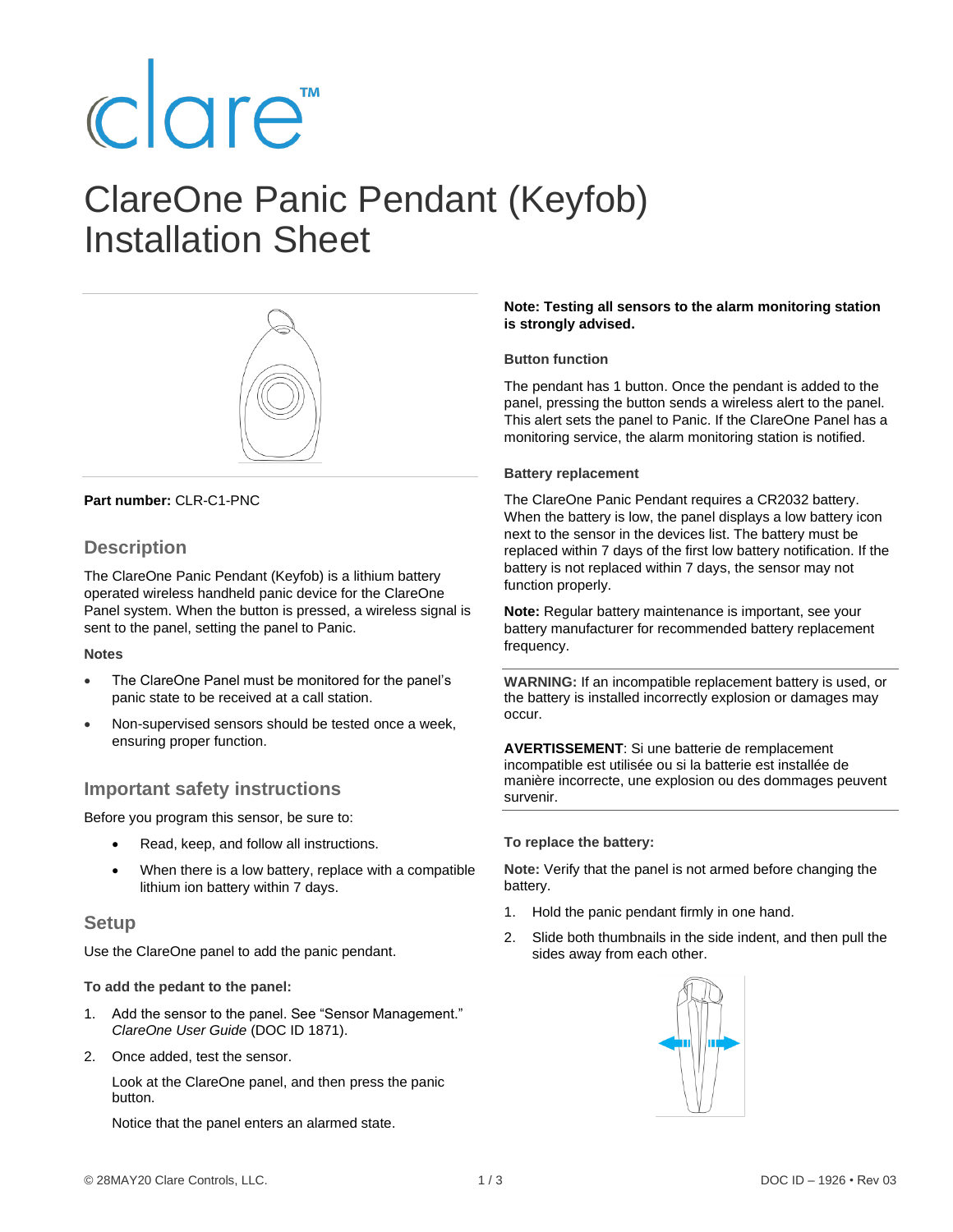#### **Note:** The keyring keeps the 2 pendant pieces connected.

#### 3. Use a fingernail/fingertip to push the battery out of the casing, noting the polarity of the battery.

- 4. Slide a new CR2032 battery into the battery casing, making sure that the polarity is correct.
- 5. Press the pendant backplate into place.
- 6. Test the sensor.

### **Specifications**

| Compatible panel                                          | ClareOne                                                                                                  |
|-----------------------------------------------------------|-----------------------------------------------------------------------------------------------------------|
| Transmitter frequency                                     | 433MHz                                                                                                    |
| Encrypted                                                 | Yes                                                                                                       |
| <b>Transmitter indications</b>                            | Low battery                                                                                               |
| Visual indications                                        | LED light                                                                                                 |
| Battery type                                              | CR2032                                                                                                    |
| Battery life                                              | 4 to 5 years                                                                                              |
| Operating environment<br>Temperature<br>Relative humidity | 32 to 120°F (0 to 49°C)<br>95% non-condensing                                                             |
| Dimensions                                                | $2.25 \times 1.25$ in.<br>$(57.15 \times 32.75 \text{ mm})$                                               |
| Water resistant                                           | No                                                                                                        |
| Certifications                                            | FCC: 15.109 Class B 15.231, Industry<br>Canada: ICES-003, RSS-210, ETL listed to<br>UL-1023 and ULC-C1023 |

### **Regulatory information**

| Manufacturer                | Clare Controls, Llc.<br>7519 Pennsylvania Ave, Suite 104<br>Sarasota, FL 34243 |
|-----------------------------|--------------------------------------------------------------------------------|
| North American<br>standards | ETL listed to: UL 1023, ULC 1023                                               |

#### FCC compliance FCC ID: 2AVDC-XPD-201

This device complies with Part 15 of the FCC Rules. Operation is subject to the following two conditions: (1) this device may not cause harmful interference, and (2) this device must accept any interference received, including interference that may cause undesired operation.

Note: This equipment has been tested and found to comply with the limits for a Class B digital device, pursuant to Part 15 of the FCC Rules. These limits are designed to provide reasonable protection against harmful interference in a residential installation. This equipment generates, uses and can radiate radio frequency energy and, if not installed and used in accordance with the instructions, may cause harmful interference to radio communications. However, there is no guarantee that interference will not occur in a particular installation.

If this equipment does cause harmful interference to radio or television reception, which can be determined by turning the equipment off and on, the user is encouraged to try to correct the interference by one or more of the following measures:

-- Reorient or relocate the receiving antenna.

-- Increase the separation between the equipment and receiver.

-- Connect the equipment into an outlet on a circuit different from that to which the receiver is connected.

-- Consult the dealer or an experienced radio/TV technician for help.

Warning: changes or modifications not expressly approved by the party responsible for compliance could void the user's authority to operate the equipment.

This equipment complies with FCC radiation exposure limits set forth for an uncontrolled environment. This equipment should be installed and operated with minimum distance 20 cm between the radiator and your body.

| Environmental<br>class       | UL: Indoor dry<br><b>IEC: 3K5</b>                                                                                                                                                                  |
|------------------------------|----------------------------------------------------------------------------------------------------------------------------------------------------------------------------------------------------|
| EU compliance                | (C                                                                                                                                                                                                 |
| <b>EN 54</b>                 | EN 54-00:0000                                                                                                                                                                                      |
| European Union<br>directives | 1999/5/EC (R&TTE directive): Hereby, UTC Fire<br>& Security declares that this device is in<br>compliance with the essential requirements and<br>other relevant provisions of Directive 1999/5/EC. |